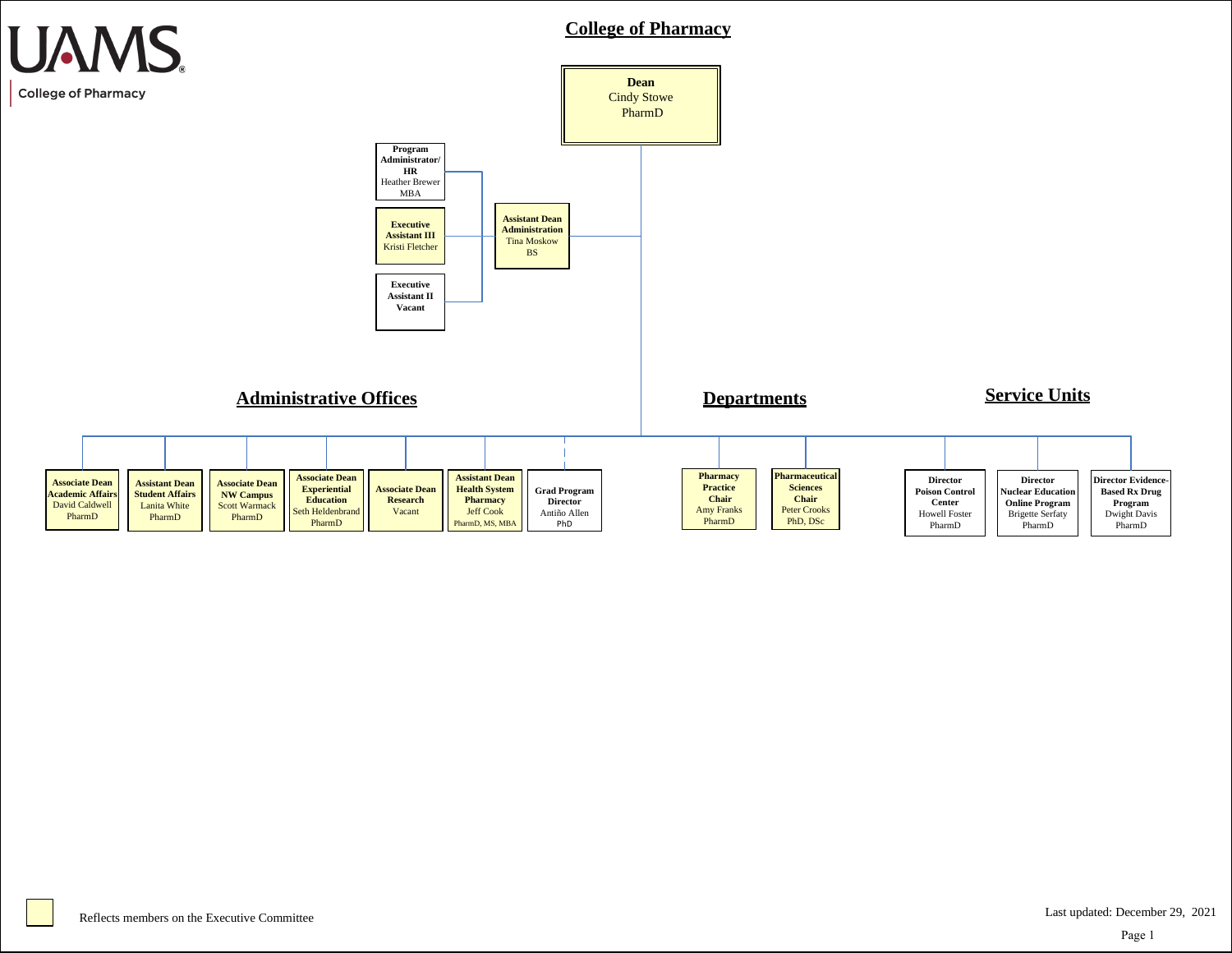

### **Administrative Offices**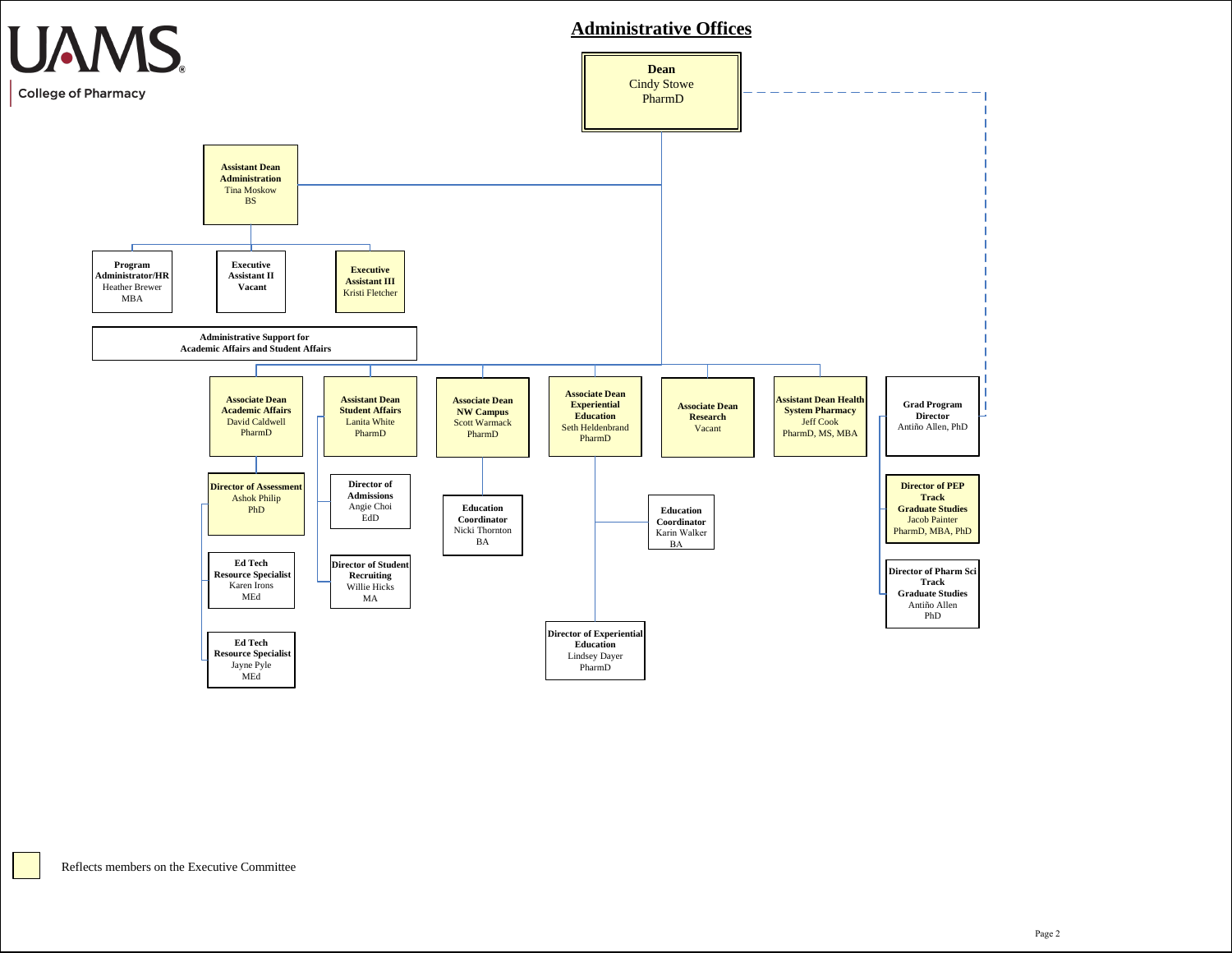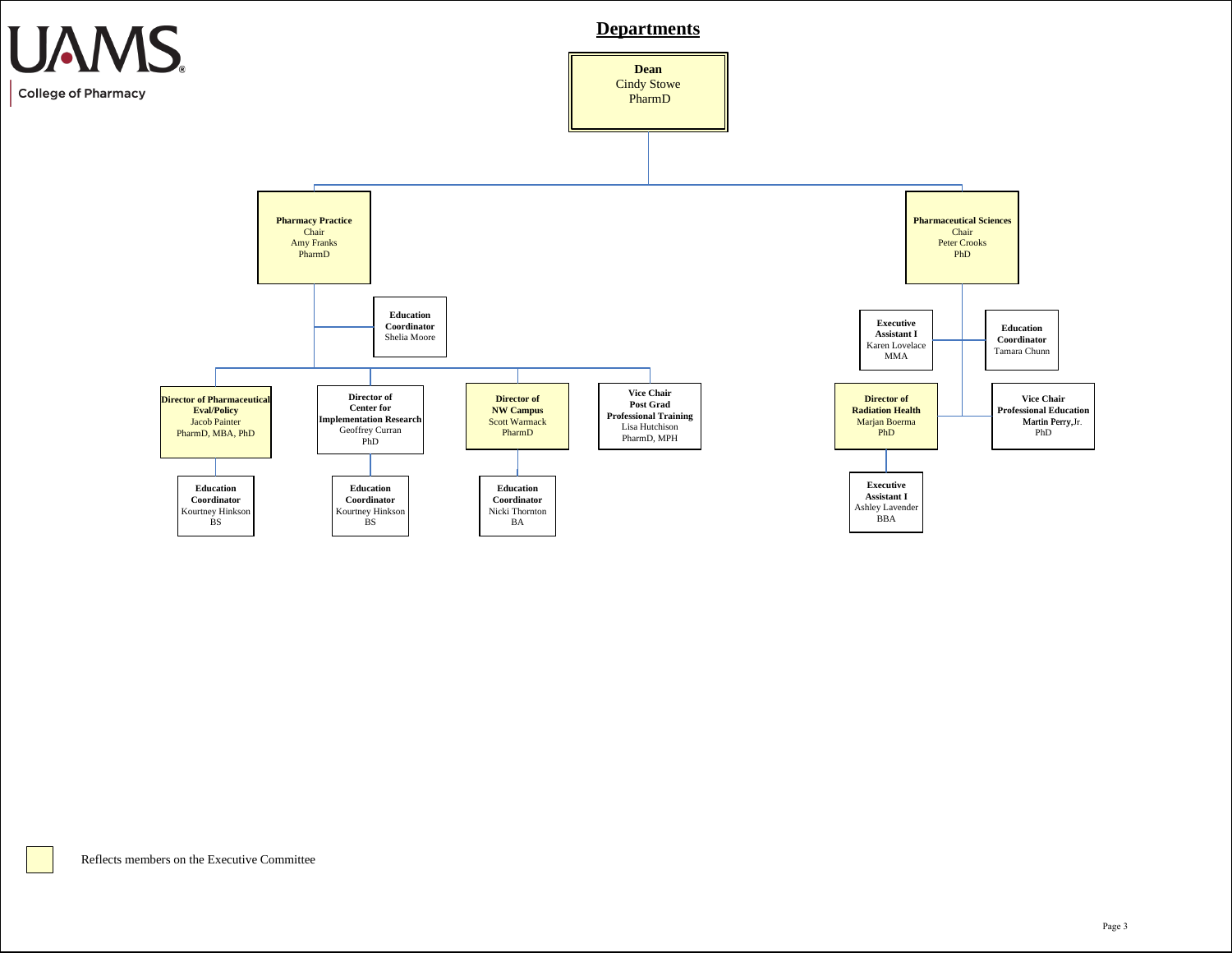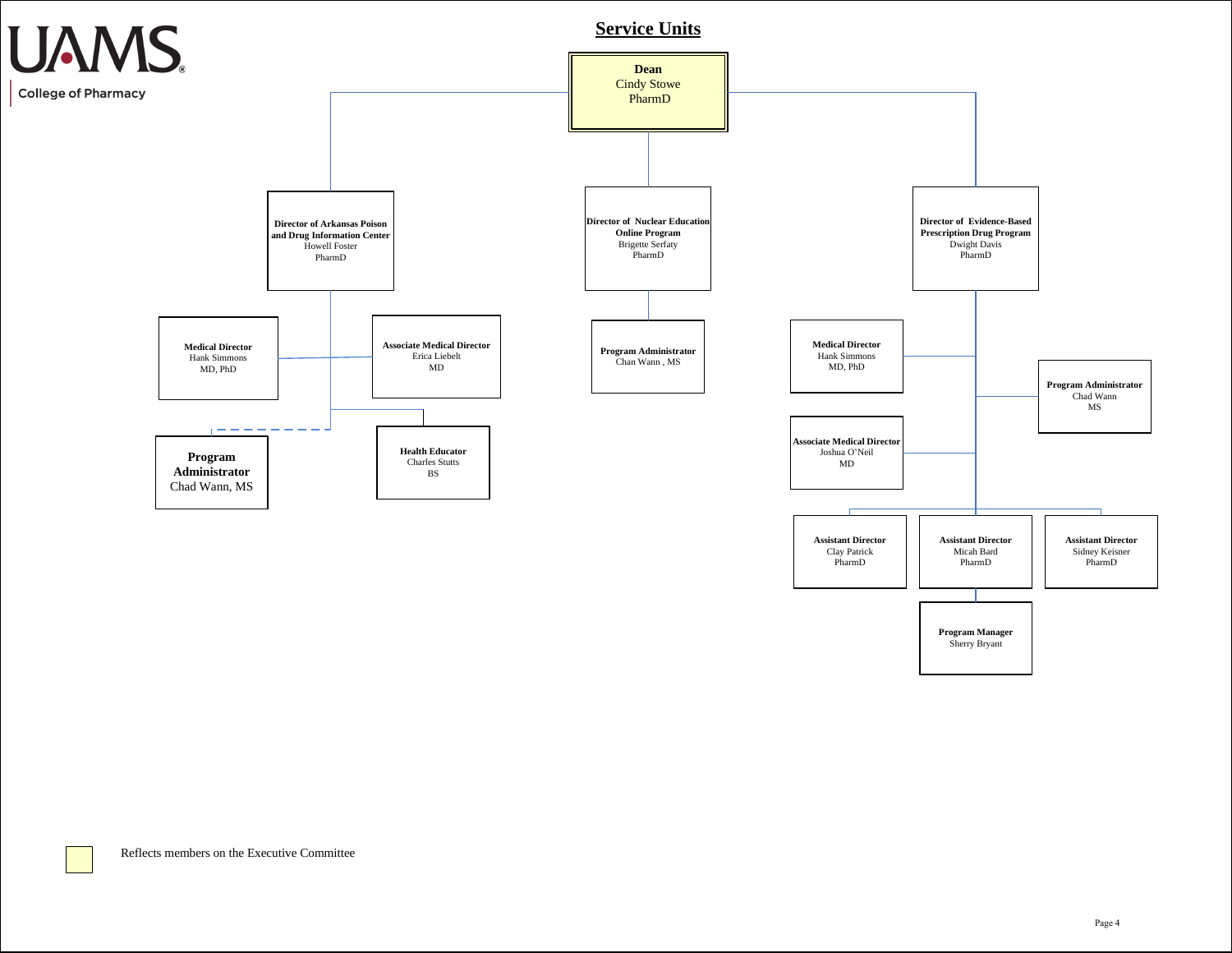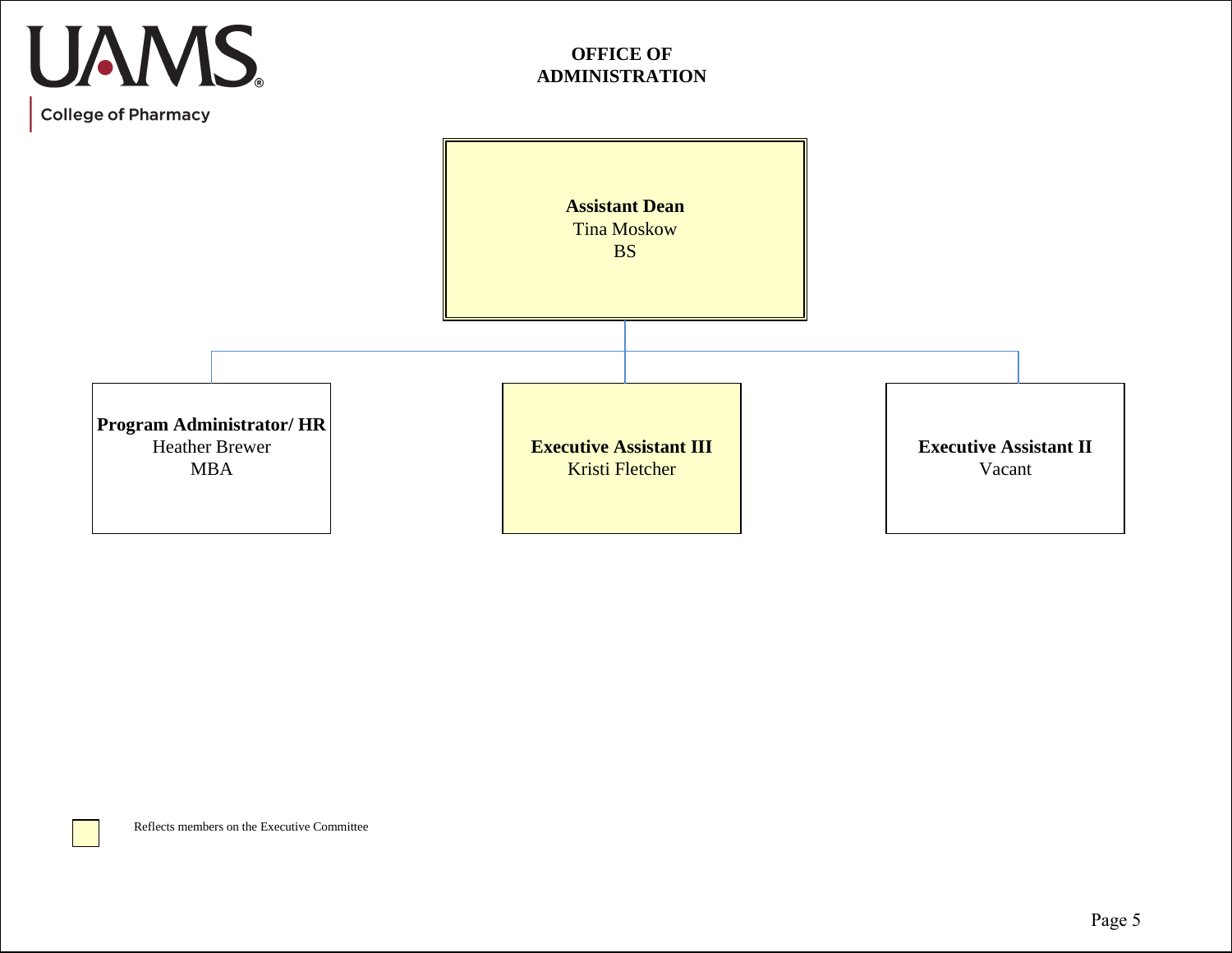## UAMS. **College of Pharmacy**

## **OFFICE OF ACADEMIC AFFAIRS**

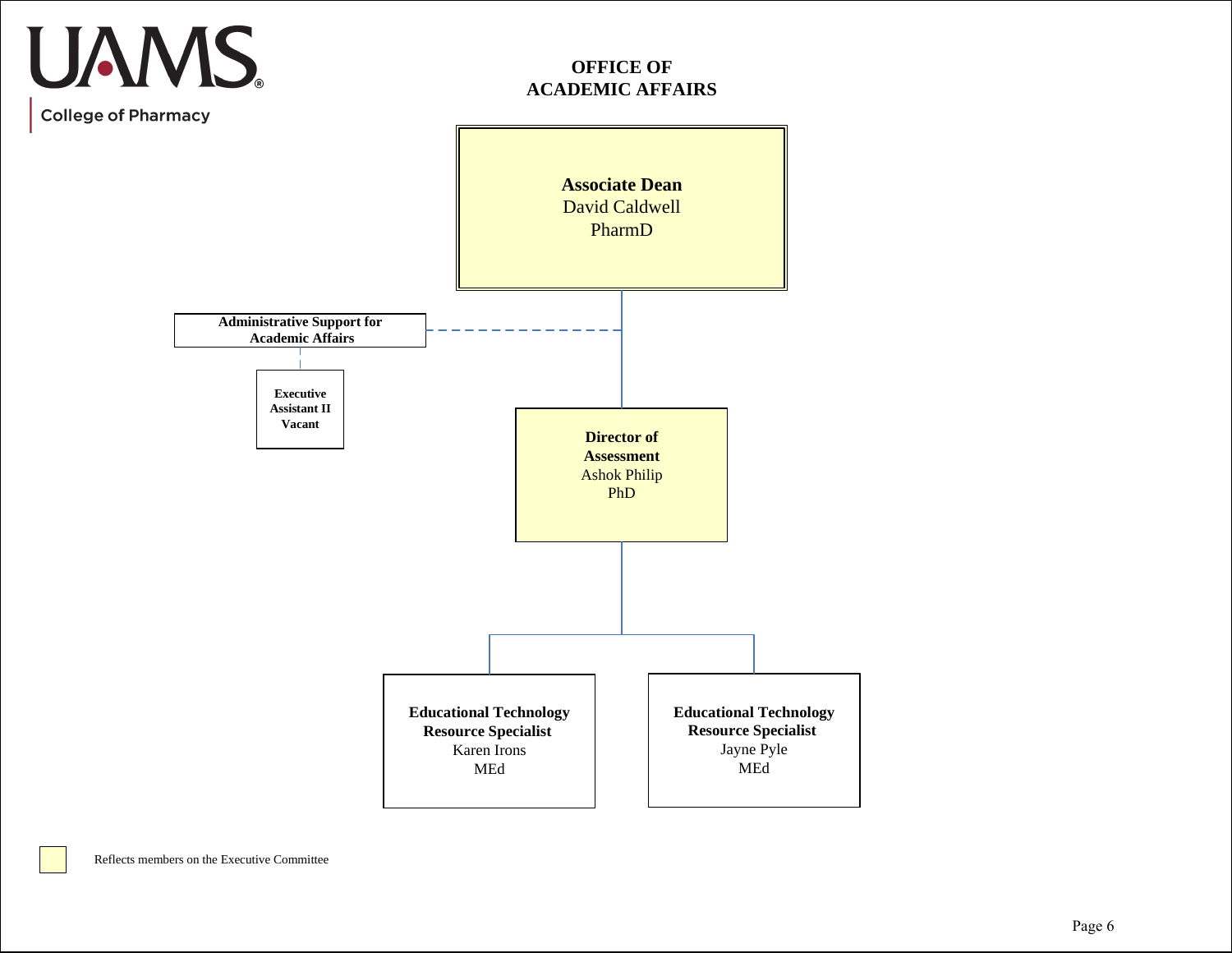## **OFFICE OF STUDENT AFFAIRS**



UAMS.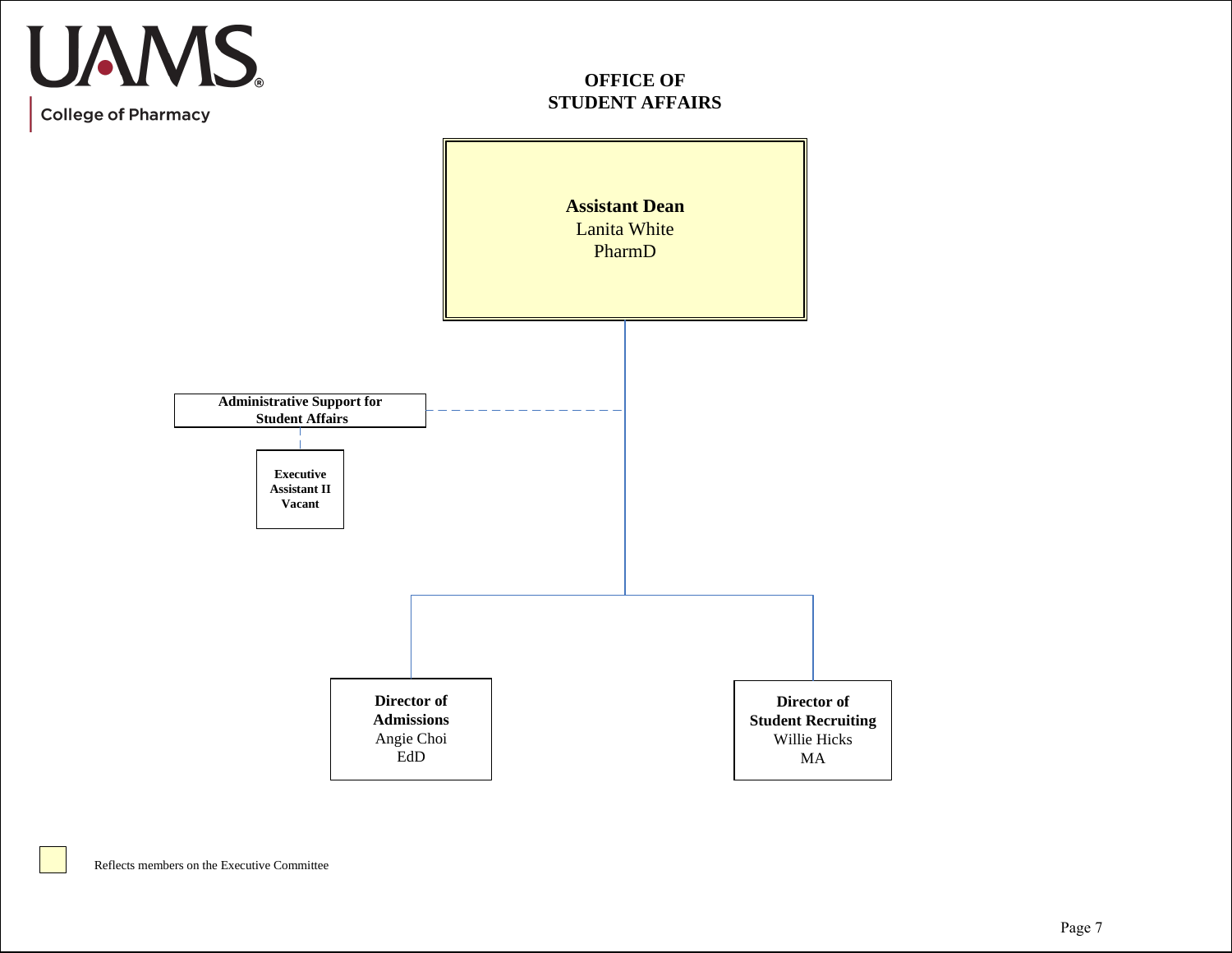## **UAMS**

**College of Pharmacy** 

## **OFFICE OF EXPERIENTIAL EDUCATION**

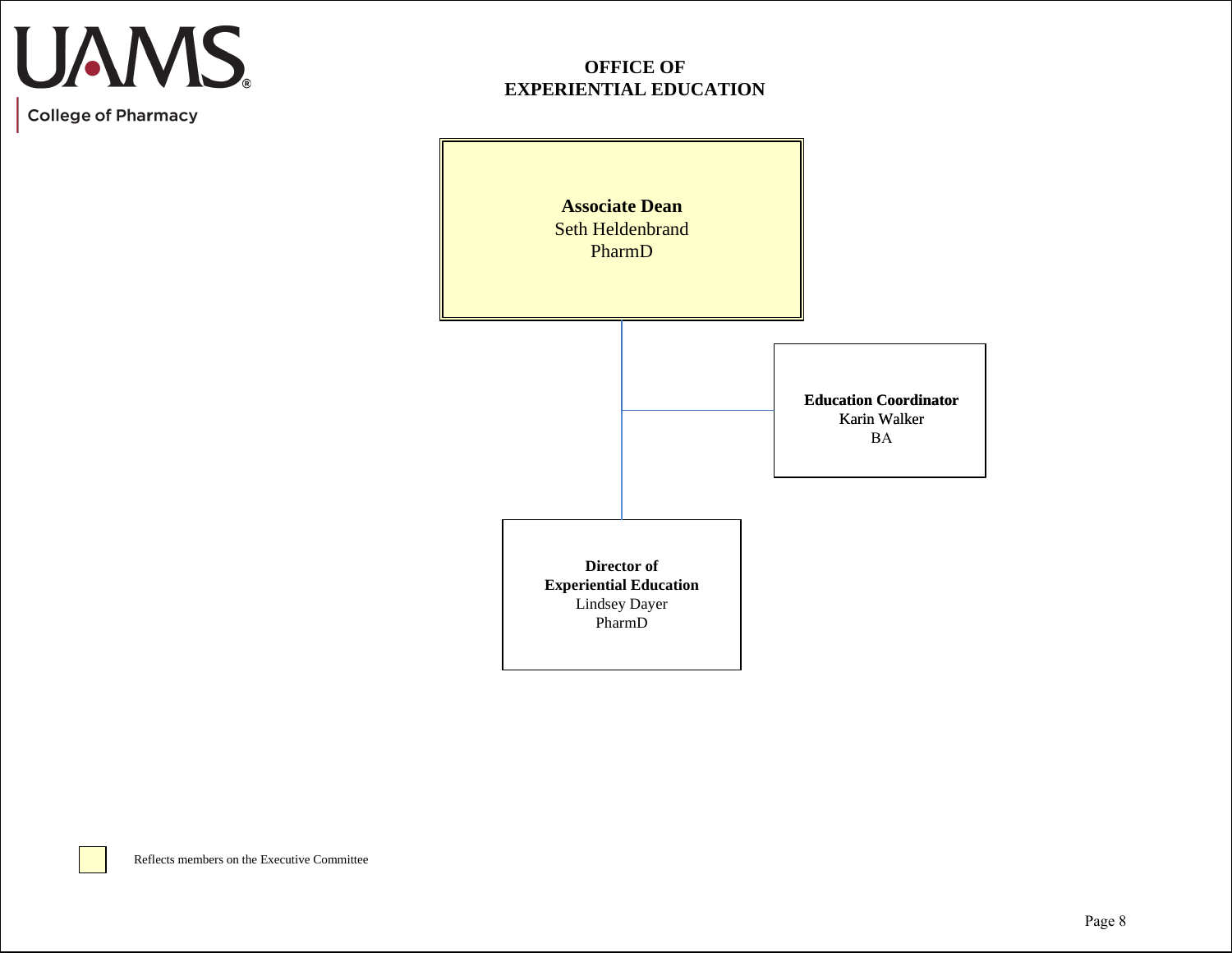## **OFFICE OF NORTHWEST CAMPUS**

**Associate Dean and Division Director** Scott Warmack PharmD

> **Education Coordinator** Nicki Thornton BA

> > **Faculty** Michelle Balli, PharmD Jonell Hudson, PharmD Amy Robertson, PharmD Maya Wai, PharmD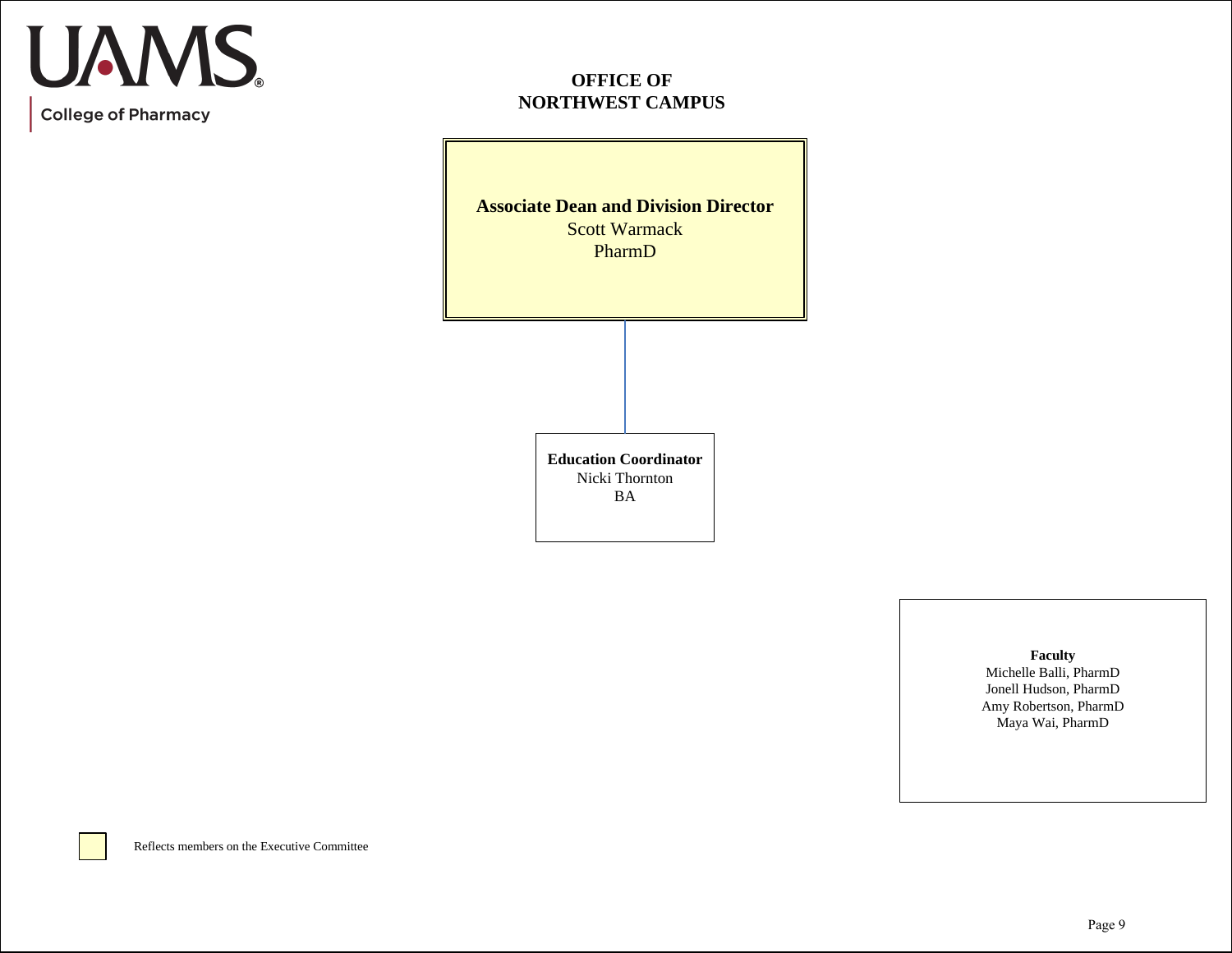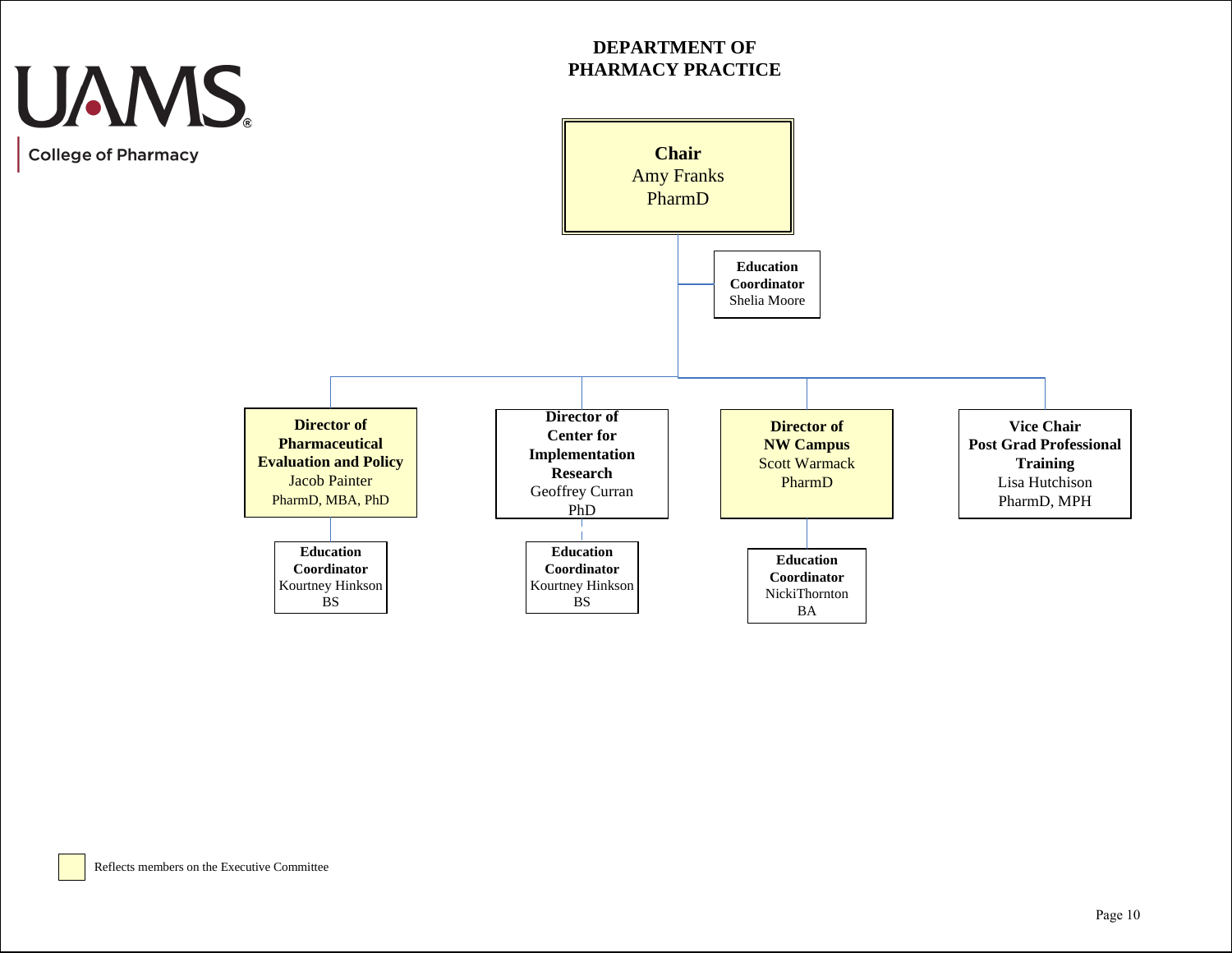## UAMS.

**College of Pharmacy** 

### **Faculty**

Michelle Balli, PharmD Kaci Boehmer, Pharm D David Caldwell, PharmD Angie Choi, EdD Marsha Crader, PharmD Geoffrey Curran, PhD Dwight Davis, PharmD Lindsey Dayer, PharmD Eddie Dunn, PharmD Howell Foster, PharmD Stephanie Gardner, PharmD, EdD Laura Gressler, PhD Seth Heldenbrand, PharmD Jonell Hudson, PharmD Lisa Hutchison, PharmD, MPH Christopher Johnson, PharmD, MEd Jill Johnson, PharmD Sidney Keisner, PharmD Chenghui Li, PhD Holly Maples, PharmD Bradley Martin, PharmD, PhD Pilar Murphy, PharmD Keith McCain, PharmD Kathryn Neill, PharmD Catherine O'Brien, PharmD Jacob Painter, PharmD, MBA, PhD Melanie Reinhardt, PharmD Amy Robertson, PharmD Brigette Serfaty, PharmD Megan Smith, PharmD Rachel Stafford, PharmD Cindy Stowe, PharmD Benjamin Teeter, PhD Jeremy Thomas, PharmD Maya Wai, PharmD Scott Warmack, PharmD Lanita White, PharmD

## **Clinical Faculty**

Sarah Ashby, PharmD, MPH Brett Bailey, PharmD Jessica Binz, PharmD Bryan Bordelon, PharmD, MBA Stacie Bordelon, PharmD Autumn Brown, PharmD Caitie Brown, PharmD Lance Calhoon, BS Lauren Cannon, PharmD Mary Kate Clarkson, PharmD Lindsay Coleman, PharmD Cora Corley, PharmD Ken Culpepper, BS Darby Derringer, PharmD Adrienne Etheredge, BS Amanda Ferstl, PharmD Lauren Glaze, PharmD Luke Green, PharmD Nick Green, PharmD Kara Halverson Jones, PharmD Denese Harris, PharmD Kimberly Haverstick, PharmD Hayden Hendrix, PharmD Rachel Hendrix, PharmD Blake Hirscheider, PharmD Chris Hutts, PharmD, MBA Taylor James, PharmD Allison Jenkins, PharmD Brian Jolly, PharmD Gavin Jones, PharmD, PhD Natalie Jones, PharmD Layton Kelley, PharmD Micaela Killius, PharmD Leslie Kurczek, PharmD Kodi Liddell, PharrmD Sonda Lloyd, PharmD Katherine Lusardi, PharmD Jennifer McDonald, BS Sherry Myatt, PharmD Jana Peairson, PharmD

### **Clinical Faculty Continued**

**DEPARTMENT OF PHARMACY PRACTICE**

> Melanie Pilcher, PharmD Erin Puryear, JD, PharmD Jennifer Roberts, MS Julia Rowen, PharmD Becky Smith, PharmD Christi Quarles Smith, PharmD Julia Talley, PharmD, BS Justin Usery, PharmD Amy White, PharmD Tammy White, PharmD Ashley Wilson, PharmD Sarah Yelenich, PharmD

**Research Faculty** Cheng Peng, PhD

### **Research Staff**

Heidi Charton, BA Cynthia Mosley, BBA Qaddimi Rabbani, PhD Adrian Williams, BS, MS

### **Residents**

Sea Yean "Jasimine" An, PharmD Ashten Anderson, PharmD Phyllisa Best, PharmD Hayley Harrington, PharmD Robert Maltby, PharmD Corrina Riggs, PharmD Brittany Scott, PharmD Natalie Stirrup, PharmD Aliyah Strong, PharmD Grace Sulzman, PharmD Tyler Towers, PharmD John "Ross" Wagner, PharmD Audrey Wenski, PharmD Kaylee Wilcox, PharmD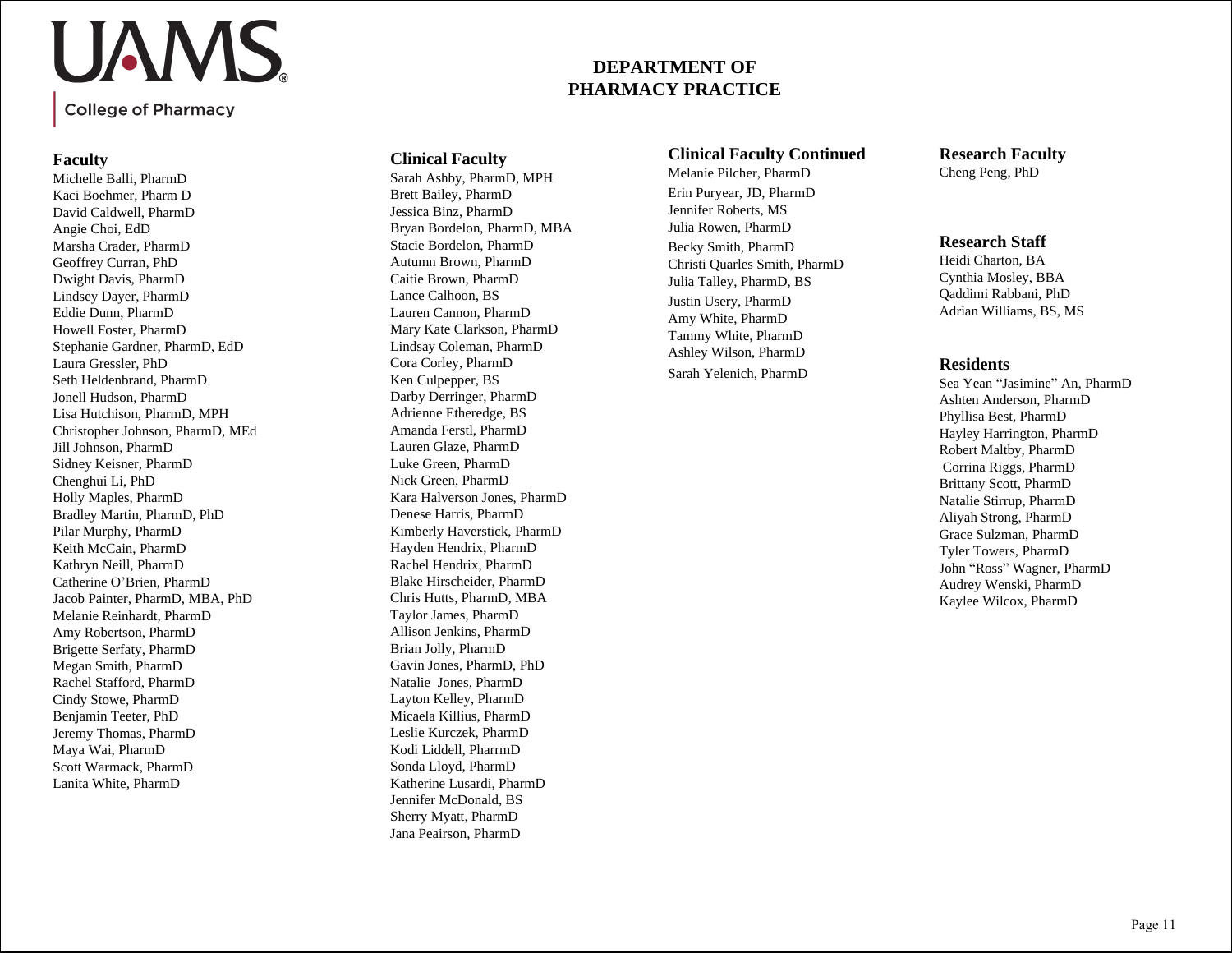## **CENTER FOR IMPLEMENTATION RESEARCH**



**Faculty** Benjamin Teeter, PhD

**Research Staff** Heidi Charton, BA Cynthia Mosley, BBA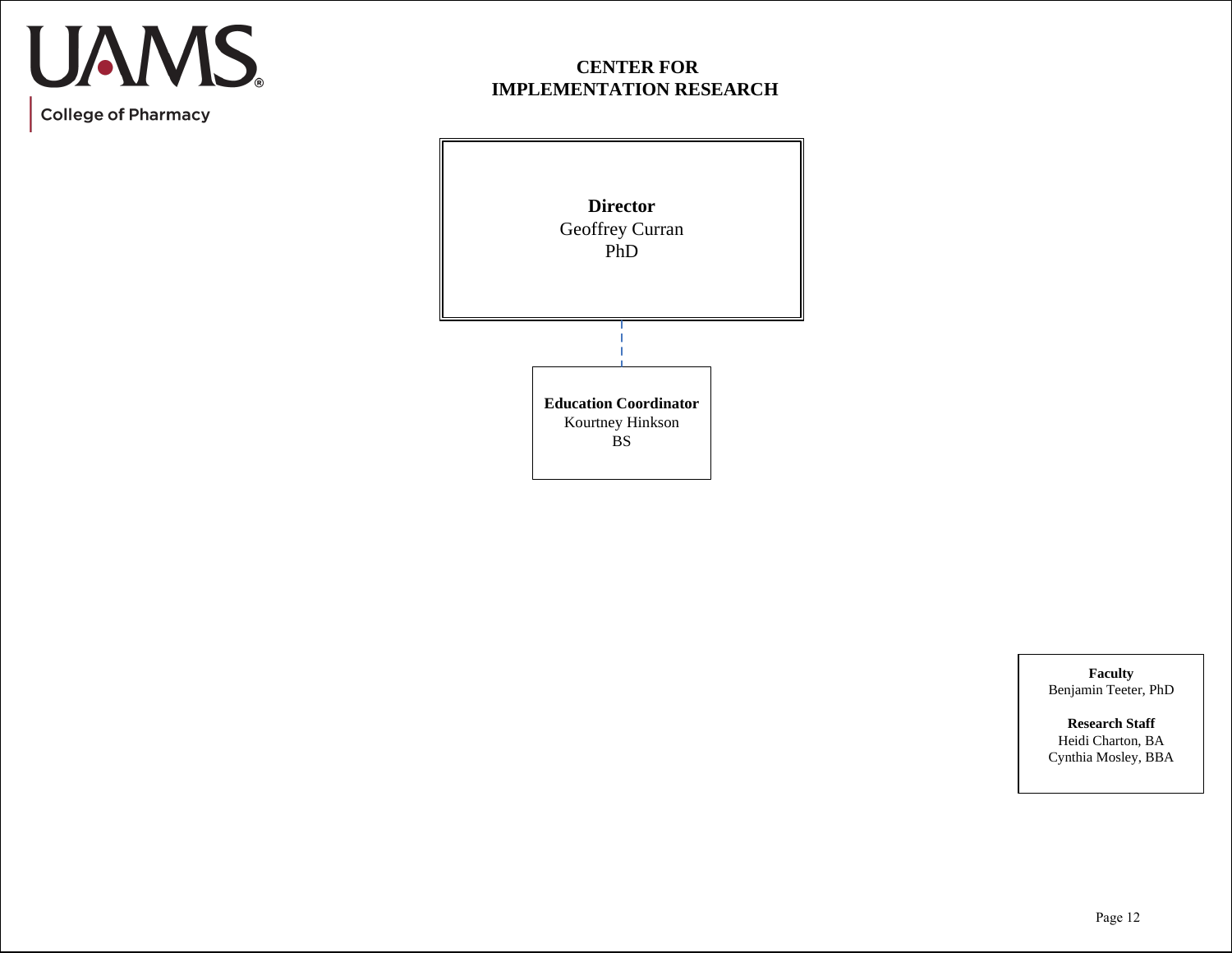**DIVISION OF PHARMACEUTICAL EVALUATION AND POLICY**

> **Director**  Jacob Painter PharmD, MBA, PhD

> **Education Coordinator** Kourtney Hinkson BS

**Faculty** Laura Gressler, PhD Chenghui Li, PhD Bradley Martin, PharmD, PhD

> **Research Faculty** Cheng Peng, PhD

**Research Staff** Adrian Williams, BS, MS Qaddimi Rabbani, PhD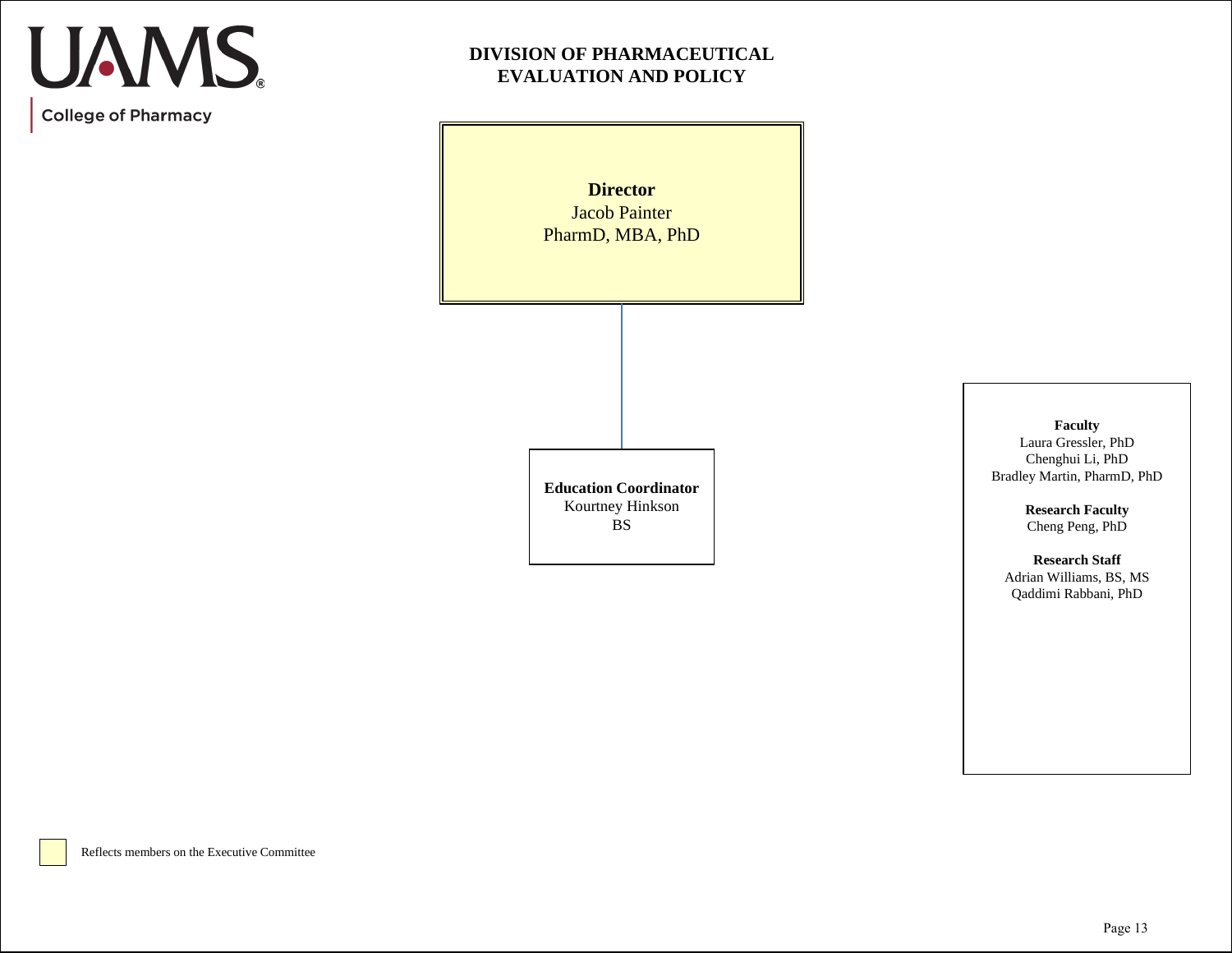## **DEPARTMENT OF PHARMACEUTICAL SCIENCES**

**College of Pharmacy** 

UAMS.



**Faculty** Antiño Allen, PhD Nukhet Aykin-Burns, PhD Philip Breen, PhD Cesar Compadre, PhD Brendan Freett, PhD Darin Jones, PhD Hong-yuLi, PhD Grazyna Nowak, PhD Rupak Pathak, PhD Ashok Philip, PhD Dwight Pierce, PhD Amanda Stolarz, PhamnD, PhD

**Research Faculty** 

Zanieb Albayati, PhD Viji Mohan-Seenivasan, PhD

#### **Research Staff**

Regina Binz, CG (ASCP) Shoban Babu Bommagani,PhD Suresh Bowrouju, PhD Kimberly Krager, PhD Ashley Nemec-Bakk, PhD Manjula Penthala, MS Debasmita Saha, PhD Jingwei Shao, PhD Zhengyu Wang, PhD Wei Yan, PhD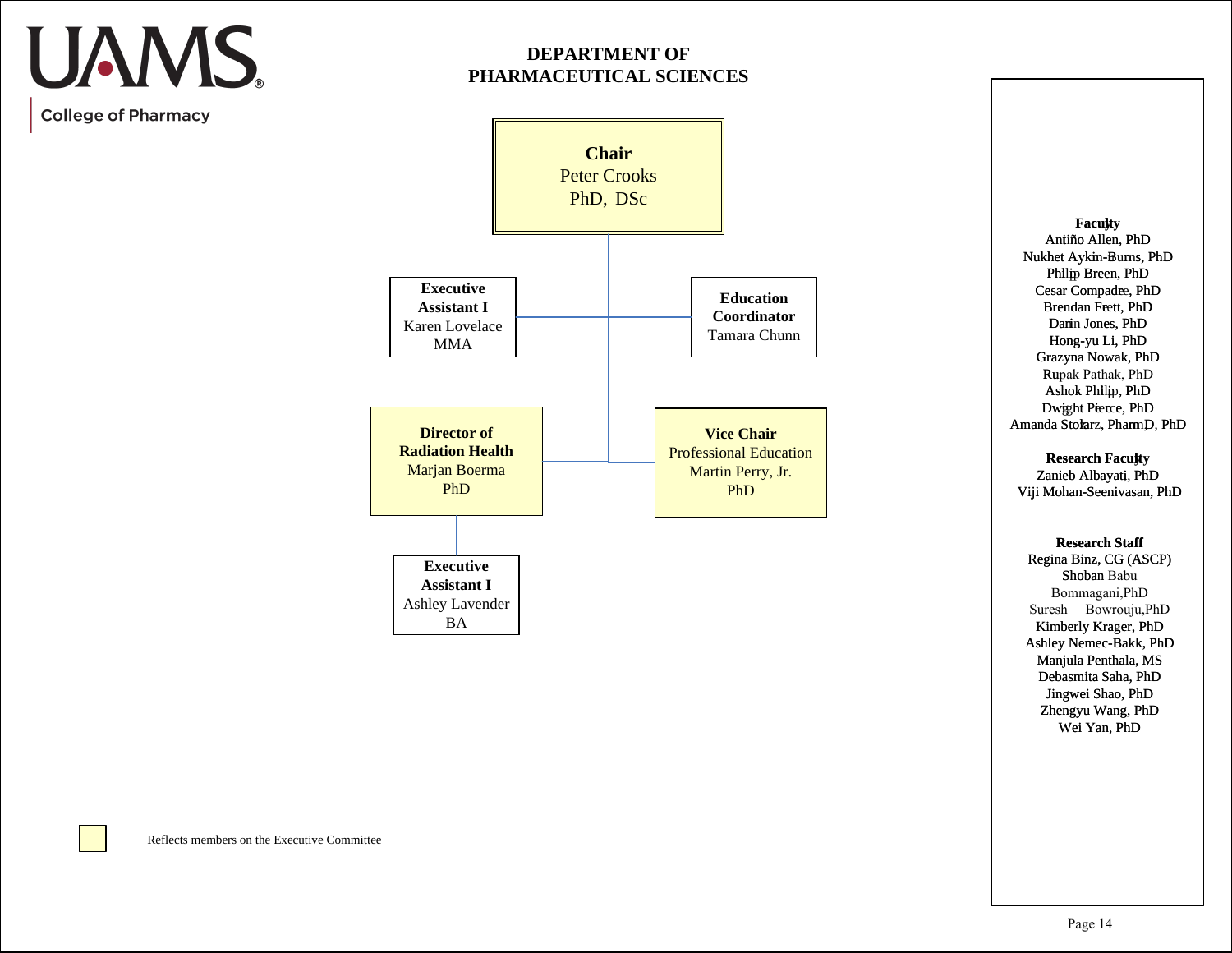## **DIVISION OF RADIATION HEALTH**

**Director**  Marjan Boerma, PhD **Executive Assistant I** Ashley Lavender BA

### **Faculty**

*Antino Allen, PhD Nukhet Aykin-Burns, PhD Rupak Pathak, PhD*

### **Research Faculty**

*Viji Mohan-Seenivasan, PhD*

#### **Research Staff**

*Regina Binz, CG ( ASCP) Rabab Hamzah, PhD Kimberly Krager, PhD Ashley Nemec-Bakk, PhD*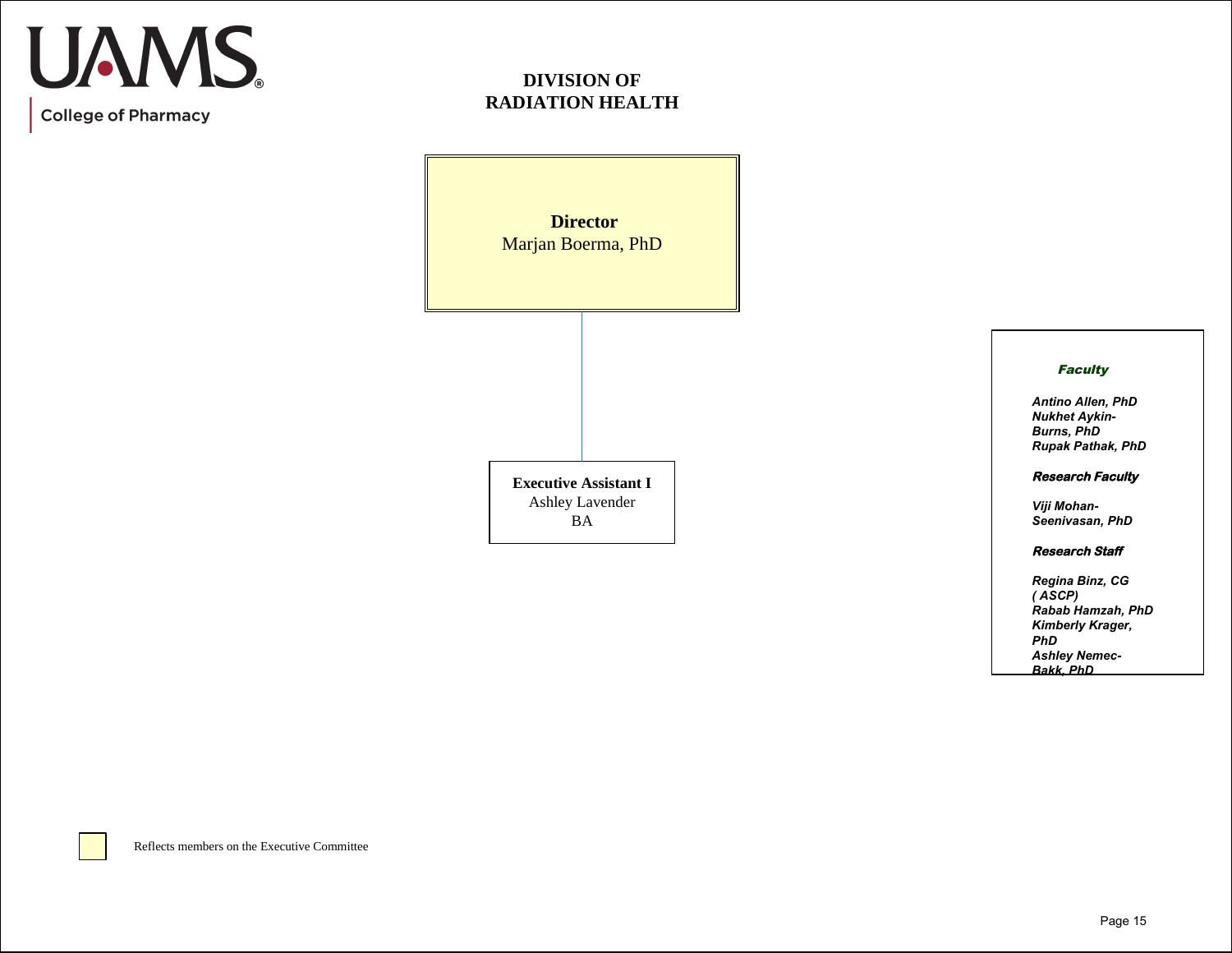## **GRADUATE PROGRAM**



Reflects members on the Executive Committee

\* UAMS Graduate School operates separately from the COP. However, the COP provides two years of funding for graduate students and two years of funding is provided by the PI.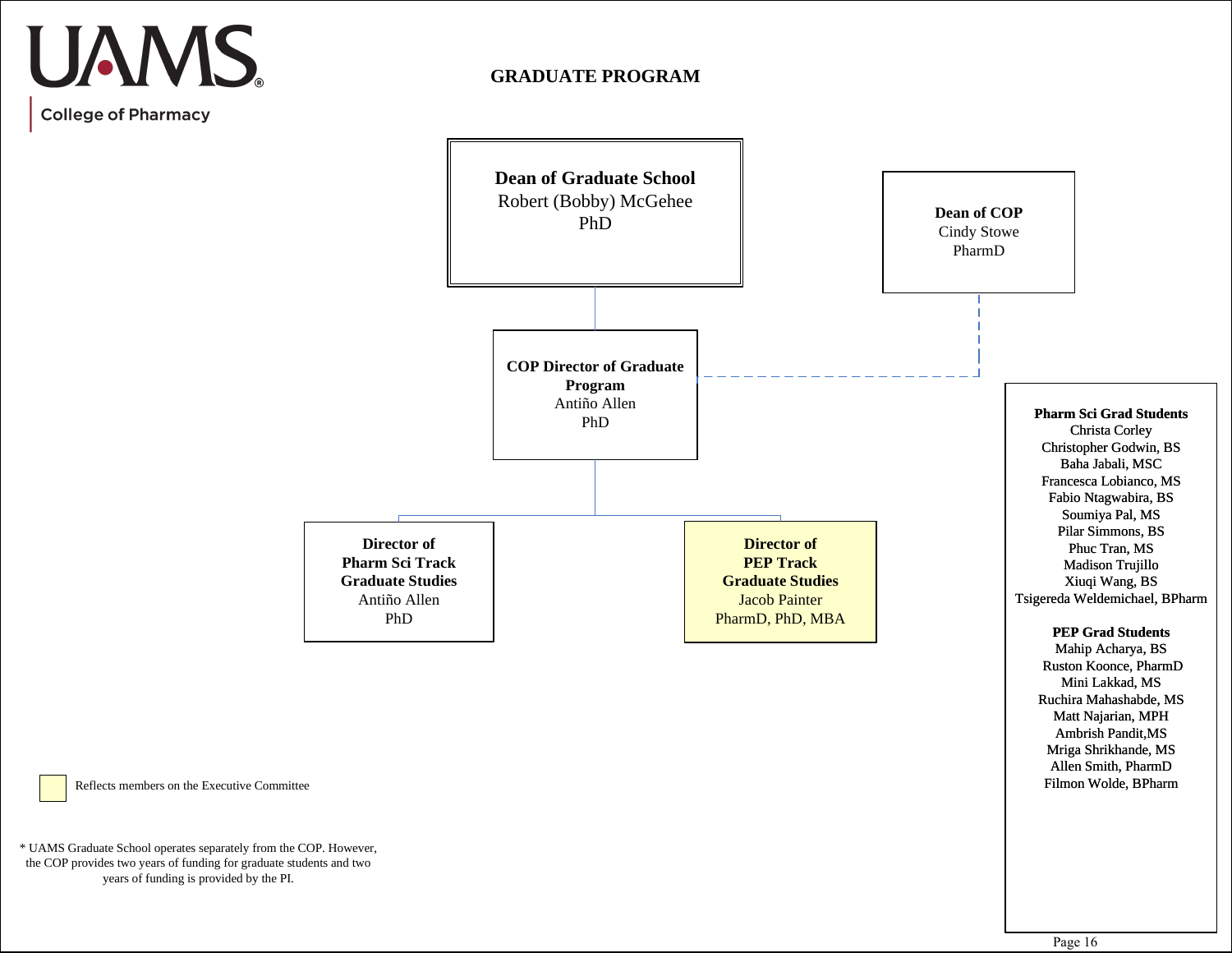## UAMS.

## **ARKANSAS POISON AND DRUG INFORMATION CENTER**

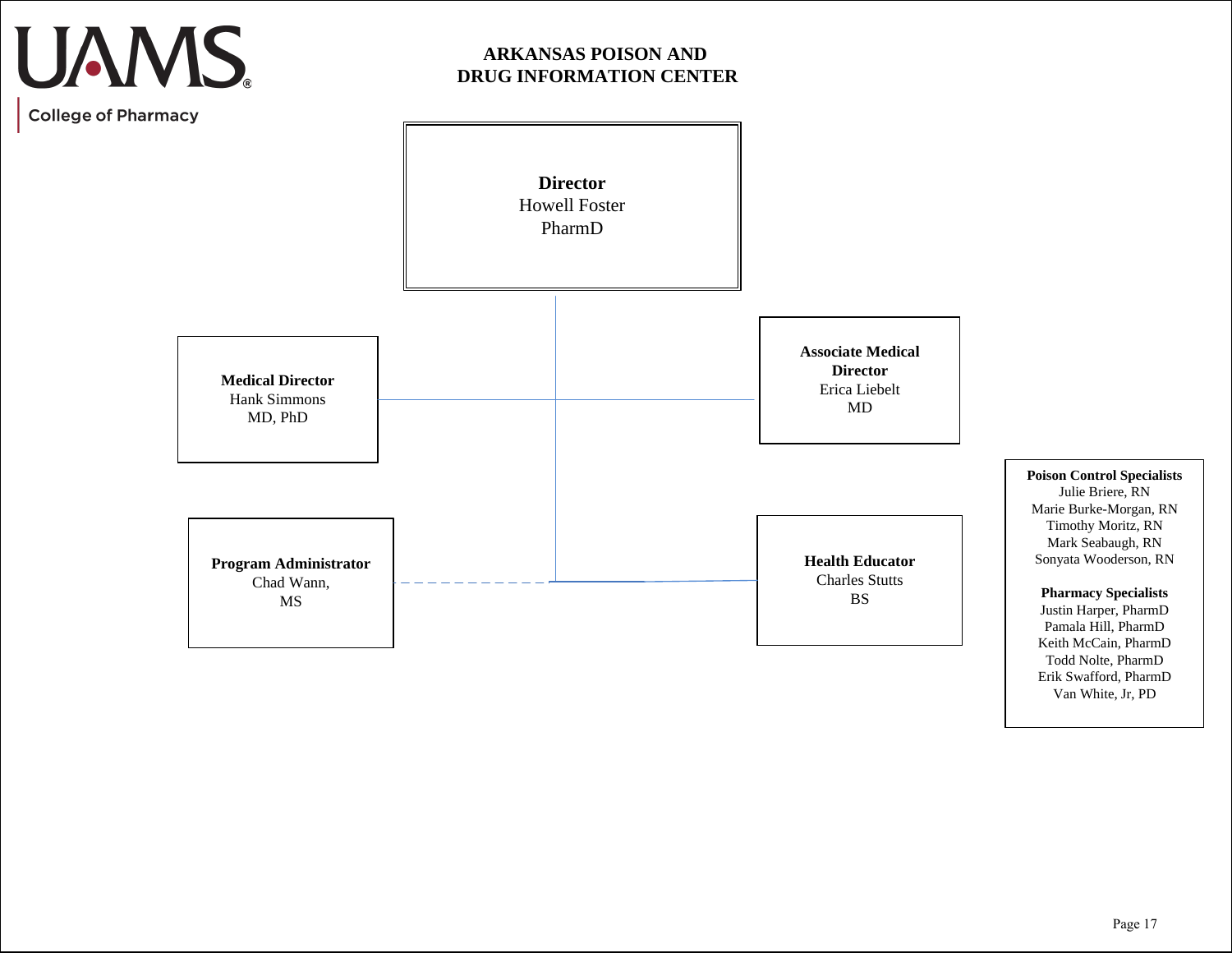## **NUCLEAR EDUCATION ONLINE PROGRAM**